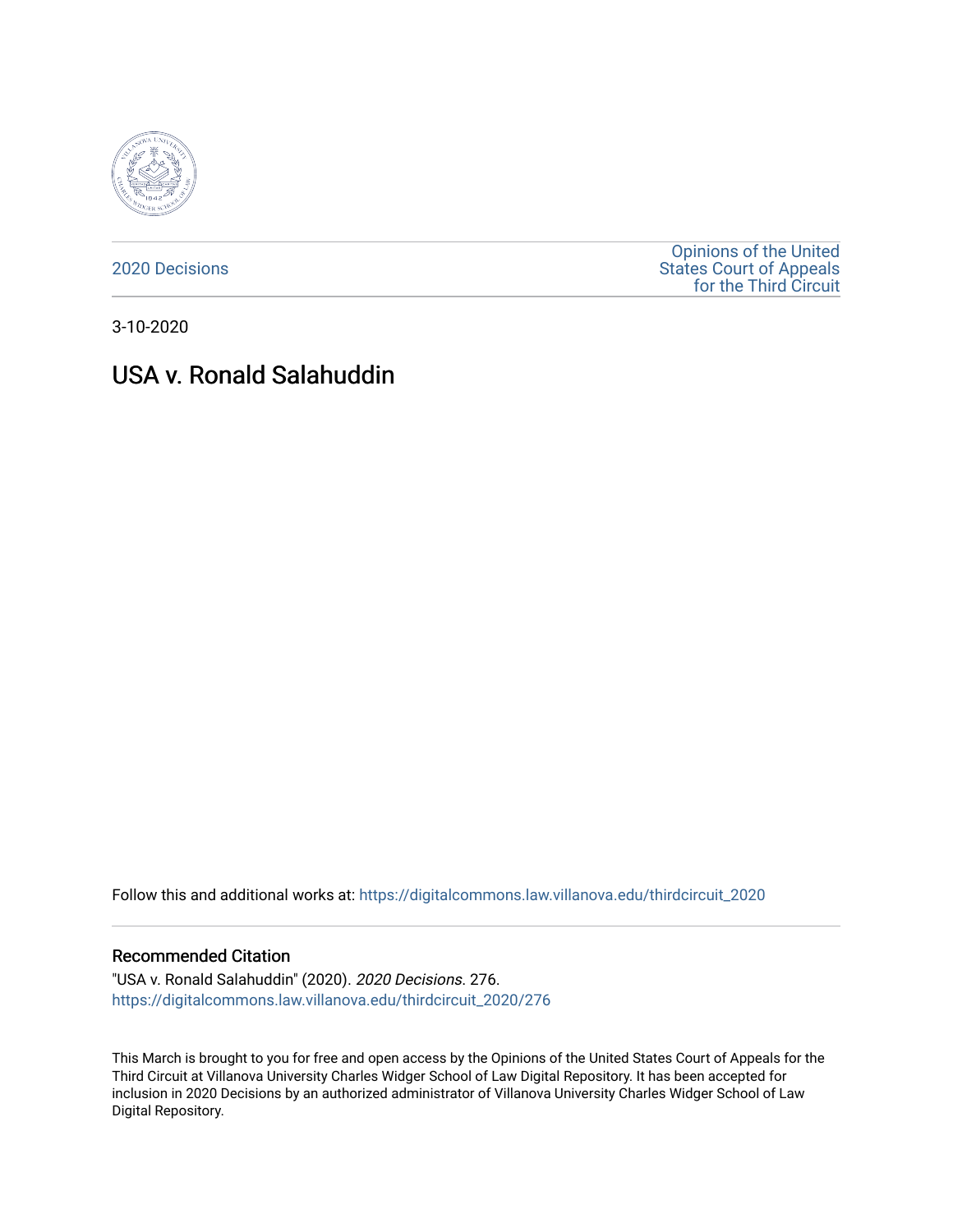## NOT PRECEDENTIAL

## UNITED STATES COURT OF APPEALS FOR THE THIRD CIRCUIT

No. 19-1859

### UNITED STATES OF AMERICA

v.

RONALD SALAHUDDIN, Appellant

 $\frac{1}{2}$ 

On Appeal from the United States District Court for the District of New Jersey (D.C. No. 3-10-cr-00104-001) District Judge: Honorable Freda L. Wolfson

Submitted under Third Circuit L.A.R. 34.1(a) March 6, 2020

Before: SMITH, *Chief Judge*, HARDIMAN, and KRAUSE, *Circuit Judges*.

(Opinion Filed: March 10, 2020)

OPINION\*

 $\frac{1}{2}$ 

<sup>\*</sup> This disposition is not an opinion of the full Court and pursuant to I.O.P. 5.7 does not constitute binding precedent.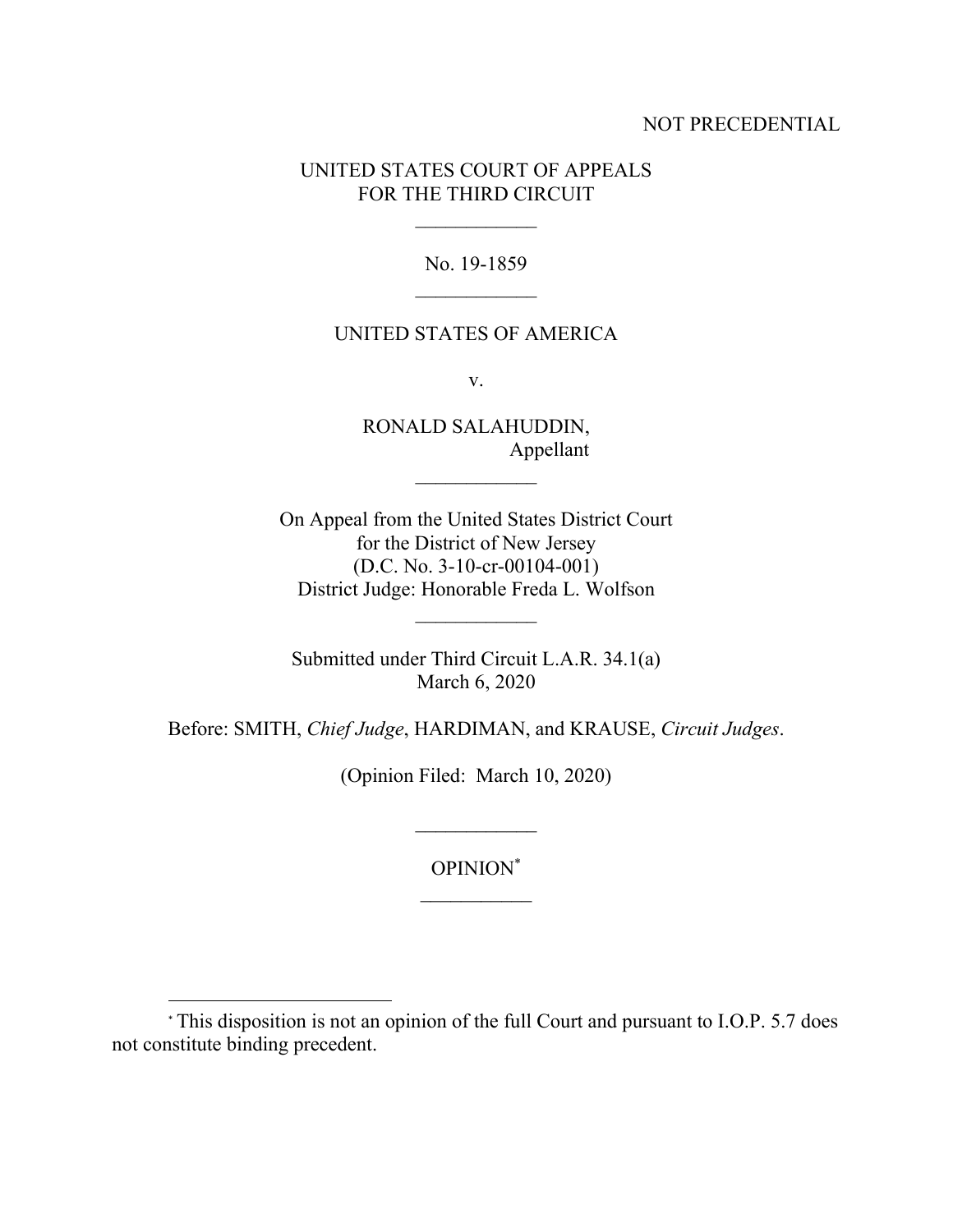#### HARDIMAN, *Circuit Judge*.

This appeal involves the denial of Ronald Salahuddin's petition for a writ of error coram nobis. The District Court denied the petition on October 29, 2018. Salahuddin filed his notice of appeal on January 31, 2019, 34 days late. *See* Fed. R. App. P. 4(a)(1)(B), (C). Salahuddin moved to reopen the time to appeal, but the District Court denied his motion. This timely appeal followed.

 $\mathrm{I}^1$ 

In 2011, a jury convicted Salahuddin of conspiring to violate the Hobbs Act, and the court sentenced him to a year and a day in prison. In 2018, Salahuddin moved to vacate his conviction pursuant to a writ of error coram nobis under 29 U.S.C. § 1651(a). On October 29, 2018, the District Court denied Salahuddin's petition.

Salahuddin filed his notice of appeal on January 31, 2019, 34 days after the jurisdictional 60-day filing deadline. *See* Fed. R. App. P. 4(a)(1)(B), (C); *Bowles v. Russell*, 551 U.S. 205, 209–10 (2007). Recognizing this fact, Salahuddin asked the District Court to reopen the filing period and enlarge it until January 31, 2019. His counsel, Audwin Levasseur, certified that the notice of appeal was untimely because his

<sup>&</sup>lt;sup>1</sup> The District Court had jurisdiction under 28 U.S.C. § 1651. We have jurisdiction over the denial of the motion to reopen the time to appeal under 28 U.S.C. § 1291. We review the District Court's denial of a motion to reopen the time to appeal under Federal Rule of Appellate Procedure 4(a)(6) for abuse of discretion. *See United States v. Rinaldi*, 447 F.3d 192, 195 (3d Cir. 2006). A district court abuses its discretion if its decision was based on a clearly erroneous factual conclusion or an erroneous legal conclusion. *See United States v. Wise*, 515 F.3d 207, 217 (3d Cir. 2008) (internal citations omitted).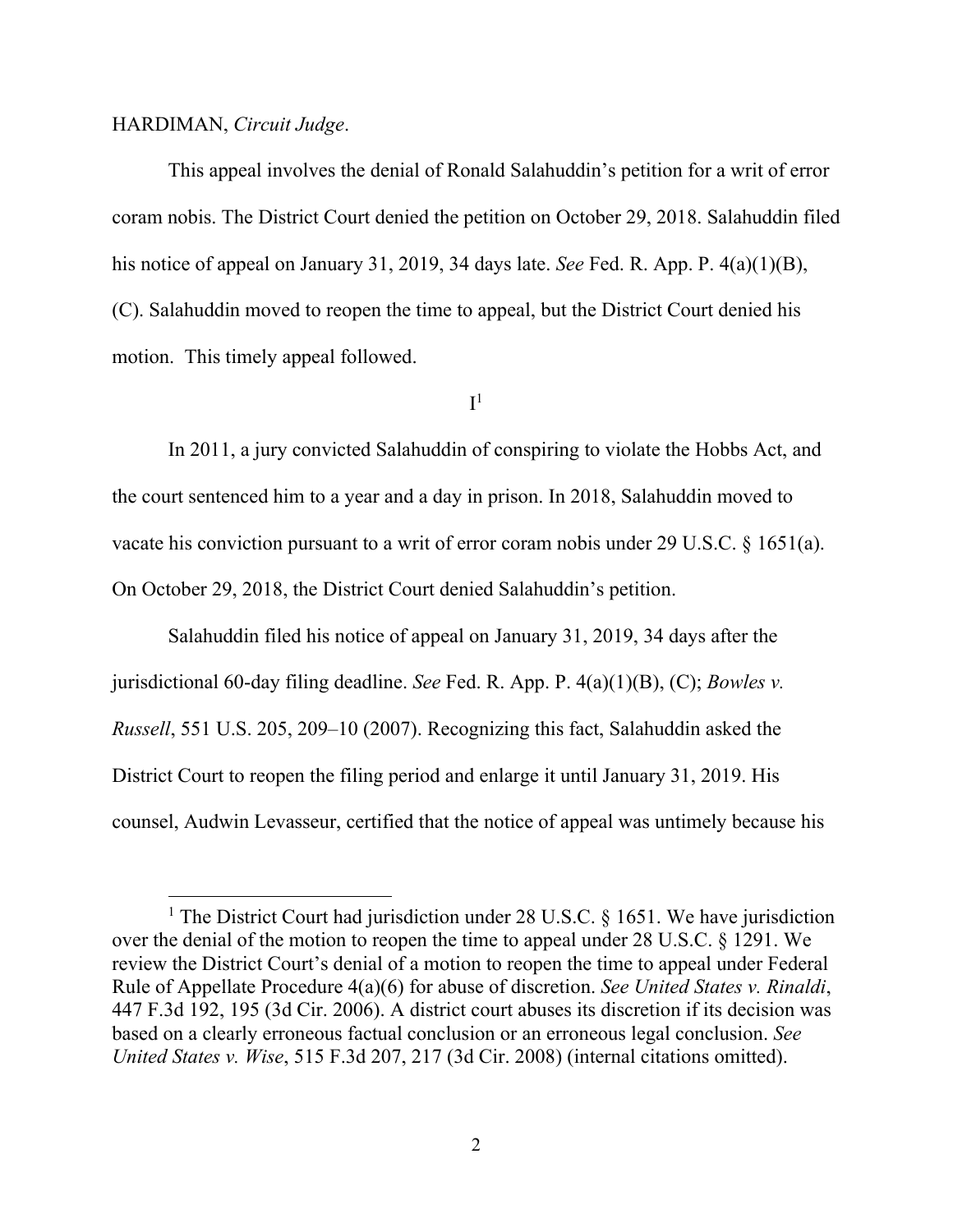"computer system malfunctioned and failed to issue an alert . . . that a dispositive order had been filed." App. 232.

Then Levasseur's story changed. In a second certification, he claimed his administrative assistant had mistakenly filed the petition for writ of error coram nobis under the ECF-login credentials of another attorney with whom he shares an office and administrative staff. As a result, he said he never received notice of the District Court's October 29 order. Levasseur did not explain his failure to check the docket for over three months.

The inconsistency between Levasseur's first and second certifications was not lost on the District Court. Probing the issue further, the Court noted that Levasseur listed himself on the docket to get notices of filings on January 31, the very same day he certified that a computer system malfunction caused him not to receive notice of the Court's October 29 order. It reasoned Levasseur must have known his first certification was false when he submitted it.

The District Court concluded Levasseur's certifications were inconsistent, misleading, and calculated "to effectively delude" the Court with his fabricated story. App. 409. The District Court found Salahuddin was given notice of the order denying his petition and that his delay in appealing arose from an "inexcusable" lack of diligence. App. 410. So it denied the motion to reopen the time to appeal.

3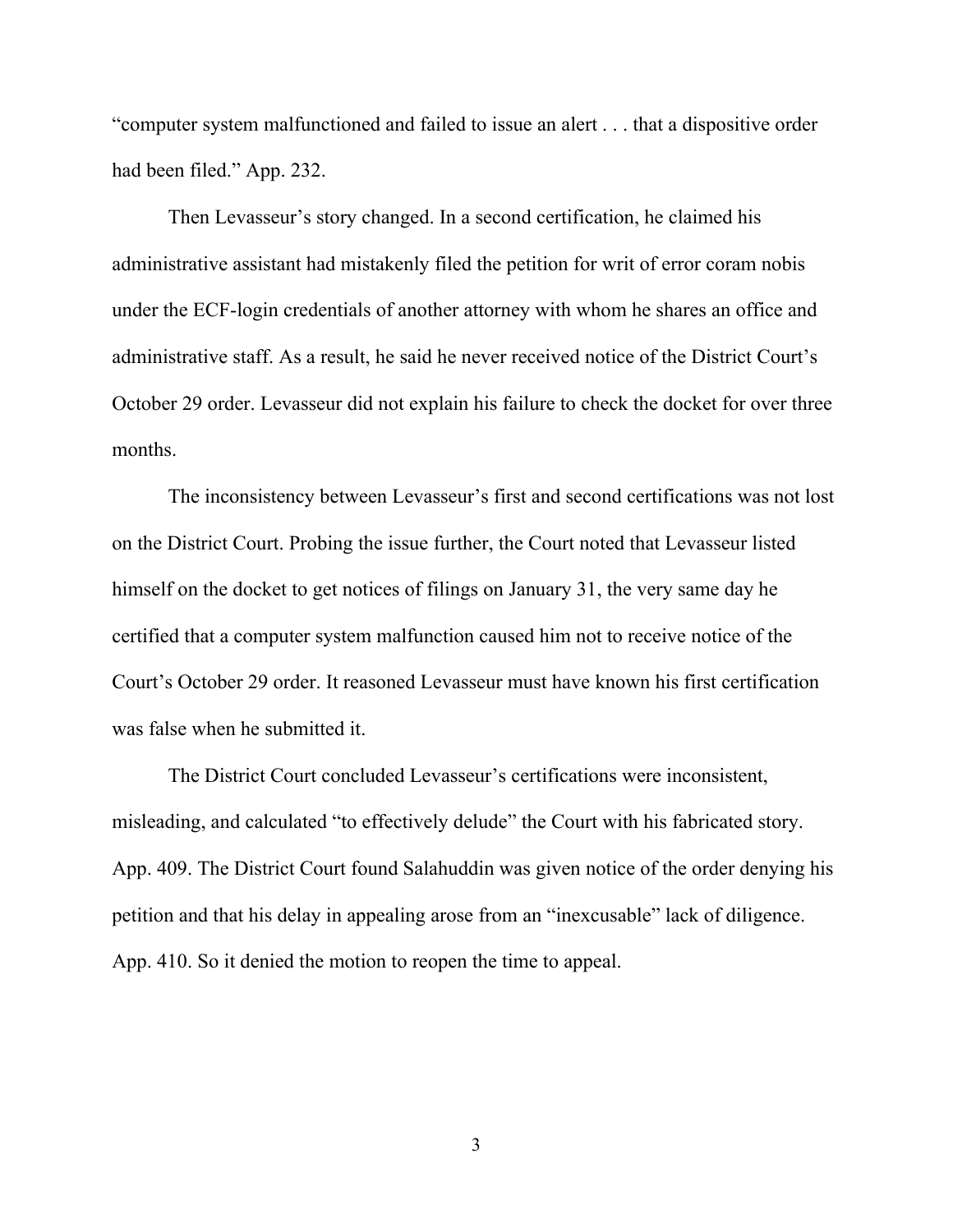A district court *may* reopen the time to file an appeal if three conditions are satisfied: (1) "the court finds that the moving party did not receive notice under Federal Rule of Civil Procedure 77(d)"; (2) "the motion is filed within 180 days after" the order is entered "or within 14 days after the moving party receives notice", whichever is earlier; and (3) "the court finds that no party would be prejudiced." Fed. R. App. P. 4(a)(6); *see Baker v. United States*, 670 F.3d 448, 454 (3d Cir. 2012). A party seeking to have the court reopen the time to appeal carries the burden to satisfy each condition. *See McDaniel v. Moore*, 292 F.3d 1304, 1307 (11th Cir. 2002); *Nunley v. City of Los Angeles*, 52 F.3d 792, 795 (9th Cir. 1995).

This rule is a "mechanism for granting an extension of time when a party would be unfairly deprived of an appeal because of the failure of a court clerk." *Marcangelo v. Boardwalk Regency*, 47 F.3d 88, 90 (3d Cir. 1995). Because the rule exists to help a wronged litigant, a litigant cannot cause the lack of notice and then benefit from it. *See In re WorldCom, Inc.*, 708 F.3d 327, 338, 340 (2d Cir. 2013).

Here, the District Court exercised its discretion to not reopen the time to file. In addition to finding that Levasseur lacked credibility, the Court found that he displayed an "inexcusable" lack of diligence. App. 410. "[T]he unreasonableness of [Levasseur's] conduct here is evident in that ultimately, he learned about the district court's . . . Order in precisely this way: His paralegal checked the online docket and discovered the order." *Kuhn v. Sulzer Orthopedics, Inc.*, 498 F.3d 365, 371 (6th Cir. 2007).

II